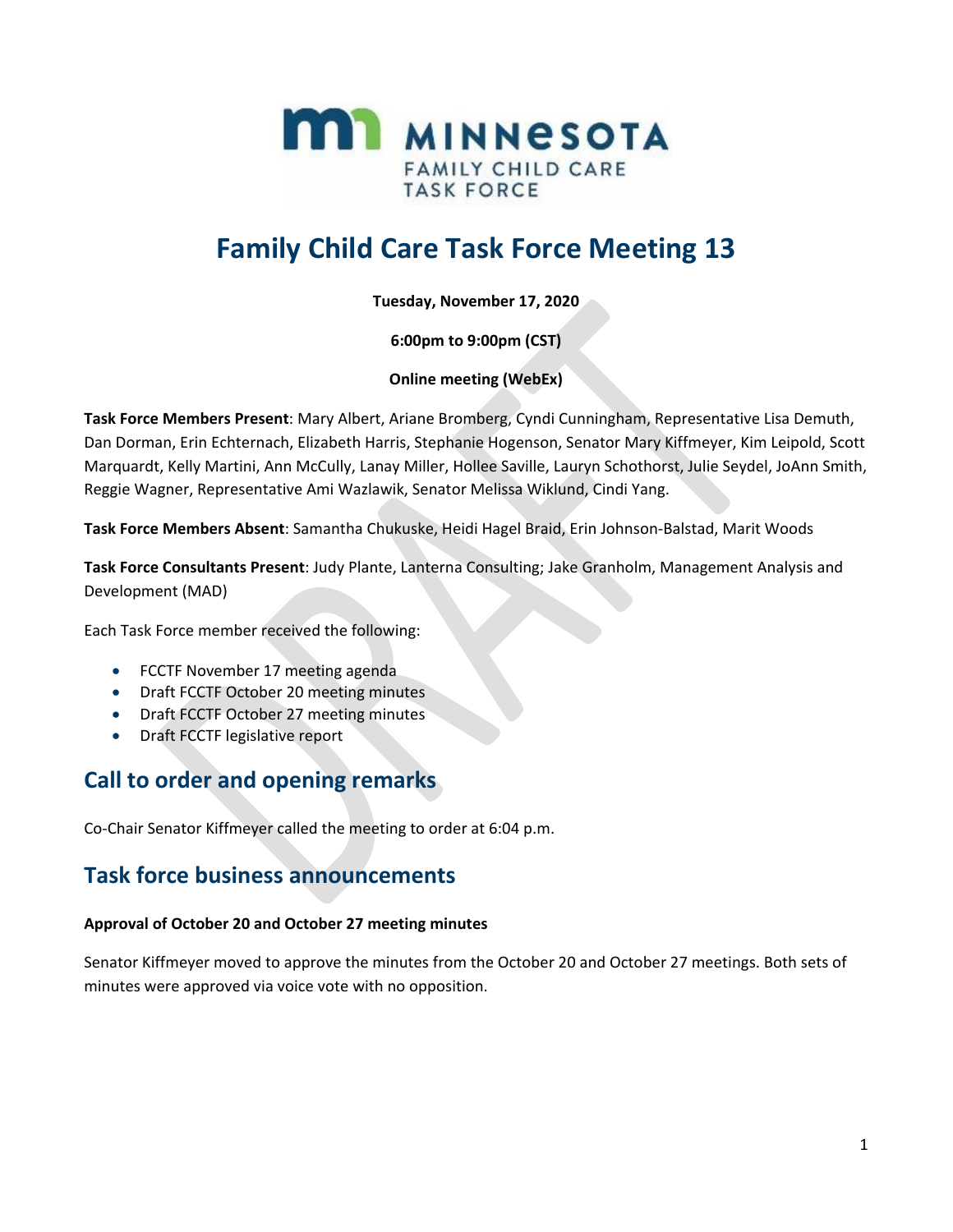# **Discussion: Review FCCTF draft report**

Judy began the discussion by reviewing the format for the meeting. The goal for the meeting was to go through the draft report and discuss members' feedback.<sup>[1](#page-1-0)</sup> The November and December Task Force meetings will be used to discuss feedback on the draft report.

Judy noted that she included editorial notes and minor suggested edits to the recommendations in the draft report. The recommendations in the report are presented as approved for inclusion by the Task Force. Task Force members submitted feedback before the meeting. Judy compiled the comments with attribution and inserted them in the report draft. The updated draft was sent to members before the Task Force meeting.

Judy said the focus of the meeting's conversation will be on the report sections covering Duty #2, Duty #3, Duty #4, Duty #5, Duty #6, Duty #7, and Duty #8. The Duty #1 report section was not discussed during the meeting because it contained minor edits from the Task Force's interim report. Judy also explained that she will assess consensus as needed by asking for members to raise their hands.

#### **Duty #2 report section**

Duty #2 states: "Propose regulatory reforms to improve licensing efficiency, including discussion of criteria that would qualify a provider for an abbreviated licensing review based on statistically significant key indicators that predict full compliance with all applicable rules and statutes, and discussion of the development of a risk-based, data-driven, tiered violation system with corresponding enforcement mechanisms that are appropriate to the risk presented by a violation."

Judy led the members through the Duty #2 section and facilitated discussion on the submitted comments, edits, and feedback. She tested for consensus as needed. Suggested edits that did not receive consensus support from the members and were determined by Judy to need more discussion were tabled for discussion at a future Task Force meeting. Other suggested edits that had support from a majority of members and did not require more discussion as determined by Judy were considered finalized.

#### **Duty #3 report section**

 $\overline{\phantom{a}}$ 

Duty #3 states: "Review existing variance authority delegated to counties and recommend changes, if needed."

Judy led the members through the Duty #3 section and facilitated discussion on the submitted comments, edits, and feedback. She tested for consensus as needed. Suggested edits that did not receive consensus support from the members and were determined by Judy to need more discussion were tabled for discussion at a future Task Force meeting. Other suggested edits that had support from a majority of members and did not require more discussion as determined by Judy were considered finalized.

<span id="page-1-0"></span> $<sup>1</sup>$  The initial draft report was sent to the entire Task Force on Monday, November 9.</sup>